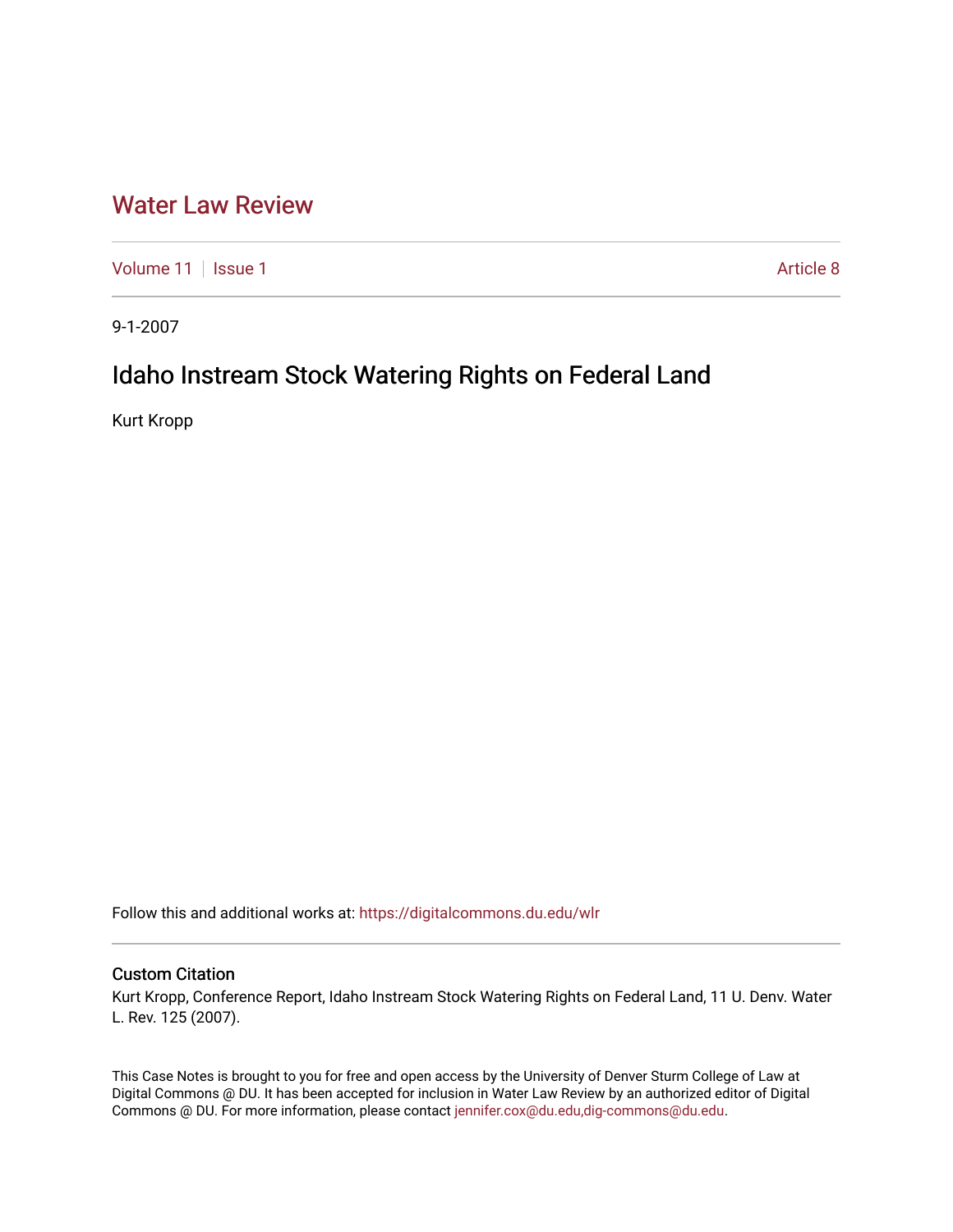## **IDAHO INSTREAM STOCK WATERING RIGHTS ON FEDERAL LAND**

| A. Acquiring Stock Watering Rights on Federal Land 128        |  |
|---------------------------------------------------------------|--|
| 1. Obtaining a General Water Right on Federal Land 128        |  |
| 2. Idaho's Constitutional Requirements for Instream           |  |
|                                                               |  |
| 3. The Predecessors' Instream Stock Watering Rights           |  |
| on Federal Land Passed Appurtenant to Patented                |  |
| Ranch Deeds                                                   |  |
| B. Factors that Affect Priority Dates of Stock Watering       |  |
|                                                               |  |
| 1. Taylor Grazing Act Applicants are not Required to          |  |
| List Water Rights on the Application  134                     |  |
| 2. Class I Grazing Rights Affect Priority Dates  134          |  |
| C. The United States' Claim of Instream Stock Watering Rights |  |
|                                                               |  |
|                                                               |  |

#### **I. INTRODUCTION**

Raising cattle in the parched, water-deprived West requires an enormous amount of land. Although the Homestead Act and the Stock-Raising Homestead Act authorized homesteads on federal land of up to 640 acres, this was still not sufficient land to run a successful livestock operation. Therefore, pursuant to the 1934 Taylor Grazing Act ("Act"),<sup>1</sup> ranchers also began grazing on nearby federal land to adequately feed and water their cattle. Although federal law permitted ranchers to use the rangeland, state law recognized watering rights

<sup>1.</sup> Taylor Grazing Act, 43 U.S.C. § **315** (2000).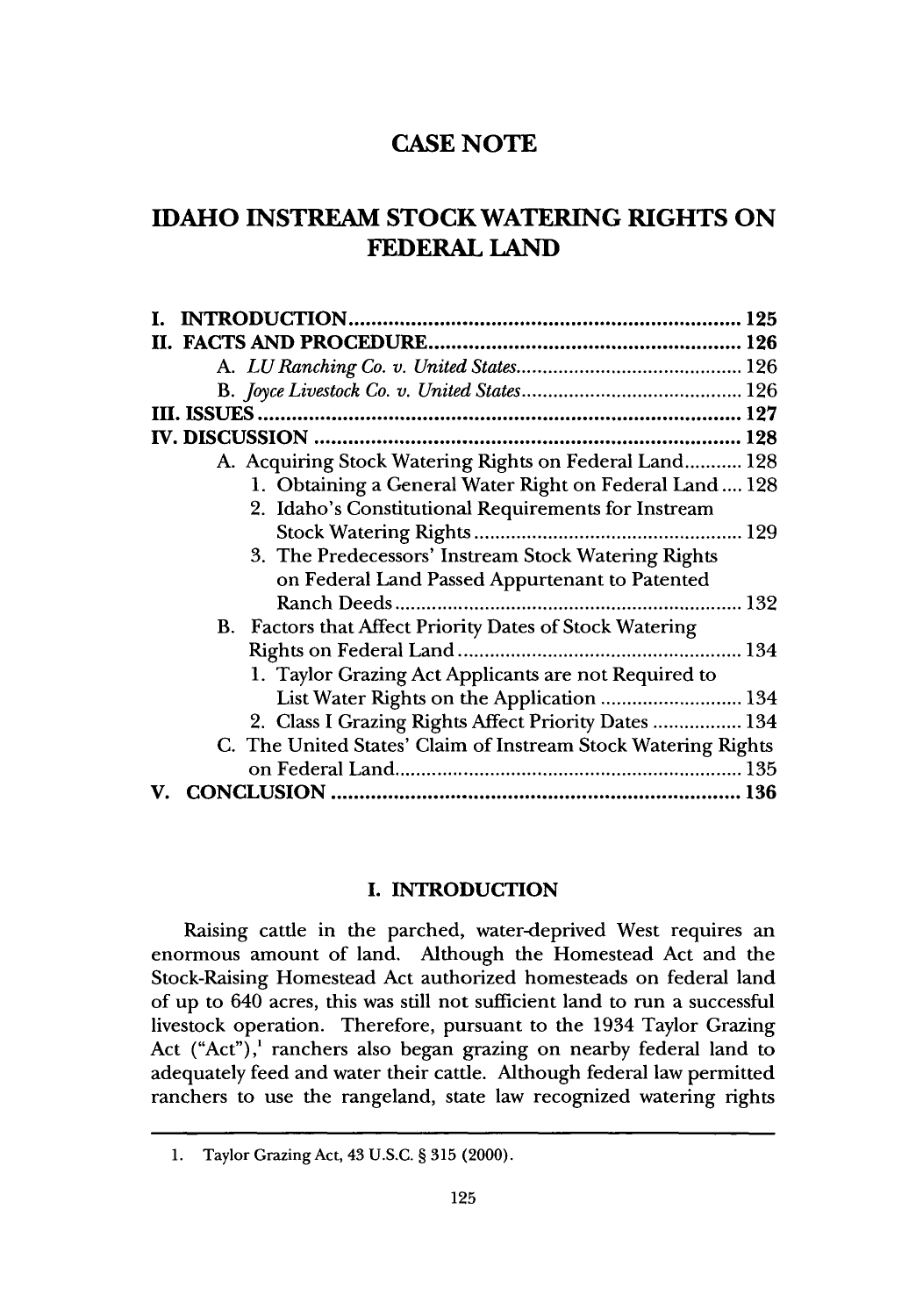within that land. Prior to 2007, Idaho recognized instream stock watering rights on federal land. However, the state lacked a definitive opinion on elements for obtaining those rights, whether those rights automatically passed appurtenant to the patented ranch land, how the Act affected the priority date of such rights, and how the United States could establish its own stock watering rights on federal land. In February 2007, the Supreme Court of Idaho addressed these issues in companion cases *Joyce Livestock Co. v. United States*<sup>2</sup> and *LU Ranching Co. v. United States.3*

#### **II. FACTS AND PROCEDURE**

#### A. *LURANcHING Co. v. UNITED STATES*

LU Ranching Company ("LU") ran a cattle operation in Owyhee County, Idaho and purchased approximately 5,000 acres of land in 1976. Through the purchase and pursuant to the Act, LU acquired grazing rights on three allotments.

LU claimed a May 20, 1872 priority date for instream stock watering rights on federal land within the allotments. The United States objected. By reviewing patents and affidavits, a special master determined the priority date of all LU's water rights to be June 10, 1876, the date when LU's earliest predecessors began using federal land and the water located on that land. LU and the United States both requested a review by the District Court of the Fifth Judicial District of the State of Idaho. The district court held that private parties could appropriate water on federal land before and after the adoption of the 1934 Act; an instream stock watering right required an intent to appropriate and an application to a beneficial use, but did not require a physical diversion; instream stock watering rights on federal land were appurtenant to a livestock owner's ranch property; and such appurtenant rights would pass in a conveyance only if it were the grantor's intent.

The district court held that the special master should have analyzed each claimed water right separately. It reviewed the facts of each grazing allotment and determined priority dates ranging from 1937 to 1950, dates that were all subsequent to the Act. LU appealed and the United States cross appealed.

#### B. *JO YCE LIVESTOCK CO. V. UNITED STATES*

Joyce Livestock Company ('Joyce") is another cattle operation located in Owyhee County, Idaho, owning approximately 10,000 acres of land. Relying on the earliest patents in its chain of title, Joyce claimed

<sup>2.</sup> Joyce Livestock Co. v. United States, 156 P.3d 502 (Idaho 2007).

<sup>3.</sup> LU Ranching Co. v. United States, 156 P.3d 590 (Idaho 2007).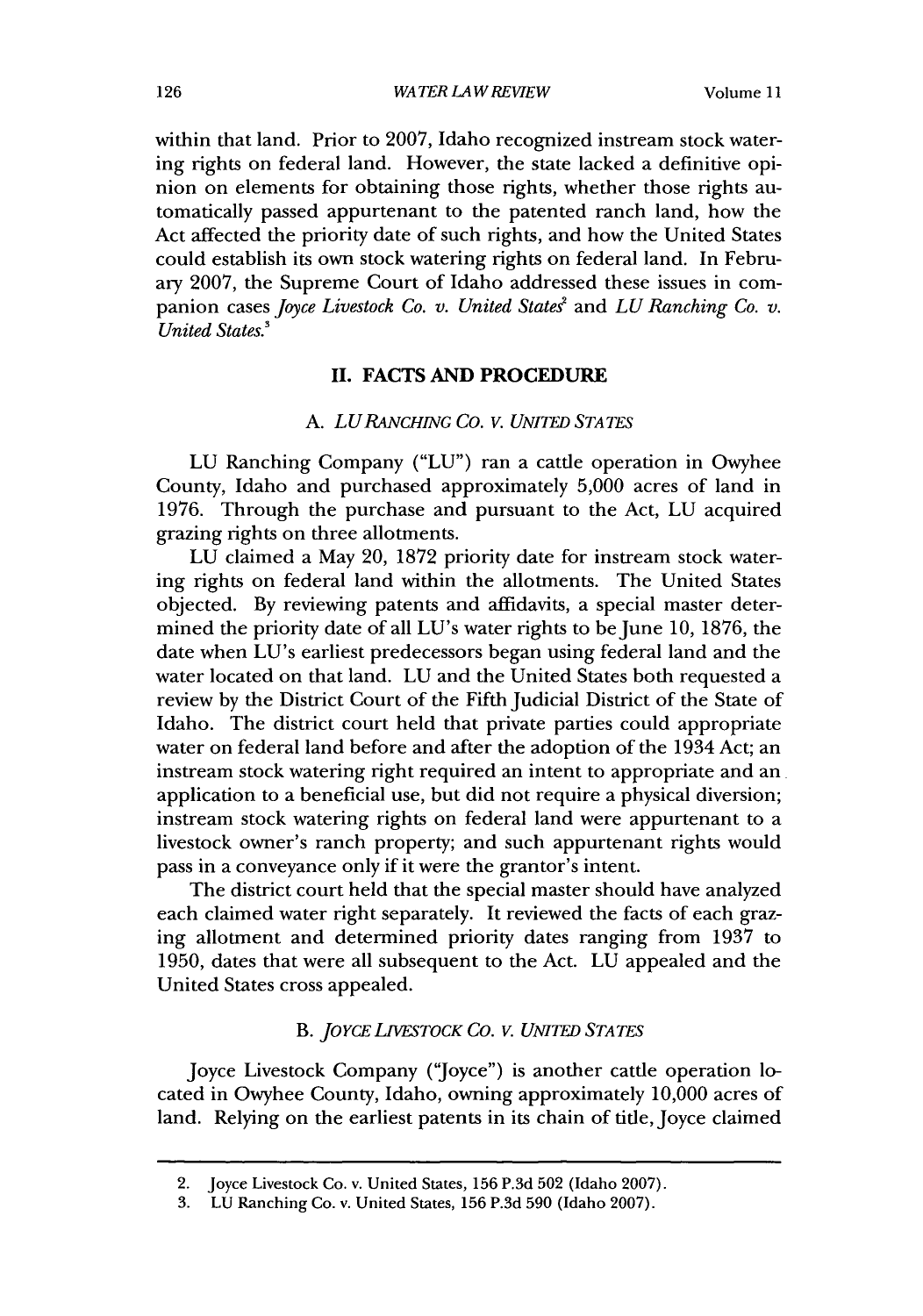an 1898 priority date for its instream stock watering rights on nearby federal land. The United States claimed overlapping stock watering rights on the same stream but with a priority date of 1934, the date of the Act.

A special master recommended denying Joyce's claimed water rights and recommended granting the United States' claimed water rights. The special master based his decisions on a showing of intent. He claimed Joyce's predecessors did not intend to appropriate because they did not attempt to exclude other ranchers from using the same water source. Alternatively, he reasoned the United States demonstrated an intent to appropriate water, diverted water, and applied it to a beneficial use by making available and managing the rangeland. Therefore, he reasoned, the United States established a priority date that coincided with the date of the Act, June 28, 1934.

Contrary to the special master's suggestions, the district court recognized Joyce's water rights but not the United States' rights. The district court held that Joyce's act of livestock watering demonstrated an intent to appropriate. The district court added that because the predecessors' applications did not suggest any beliefs in previously acquired water rights, the predecessors could not have established water rights prior to the Act. Accordingly, the court recognized stock watering rights, but with a date of April 26, 1935, the date when one of the predecessors filed his grazing permit application. The district court refused to recognize the United States' watering rights because the federal government could show no evidence that it grazed its own cattle on its own land. Under Idaho law, a lessee who obtained a water right owned that right, unless he was acting as the lessor's agent. Because the United States could not show any of the predecessors were acting as its agents, the district court refused to recognize any of the government's claimed water rights. Joyce and the United States both appealed.

#### **11. ISSUES**

In *LU,* the Supreme Court of Idaho addressed whether the district court erred in determining the priority dates of LU's stock watering rights or in holding that instream stock watering rights on federal land were appurtenant to private property. In Joyce, the same court addressed whether the district court erred in holding that Joyce obtained a stock watering right on federal land, in determining the priority dates of Joyce's stock watering rights, or in denying the United States' claim of stock watering rights. The Joyce court thoroughly analyzed all issues between both cases. The court broke down the issues into the following three broad categories: 1) acquiring stock watering rights on federal land; 2) factors that affect priority dates of stock watering rights; and 3) the United States' claim of stock watering rights on federal land.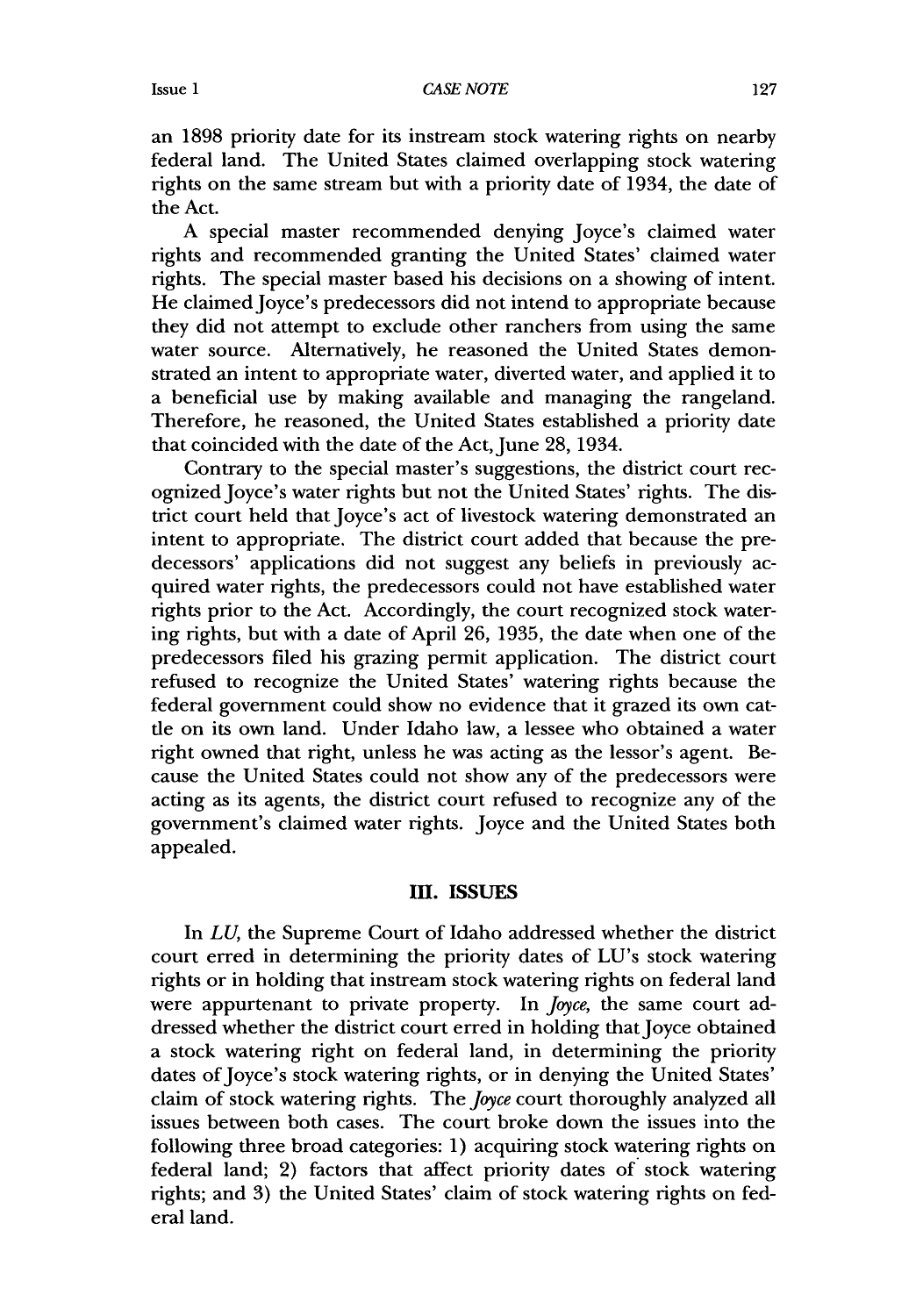#### **IV. DISCUSSION**

#### A. ACQUIRING STOCK WATERING RIGHTS **ON** FEDERAL **LAND**

The *Joyce* court first explained that state law establishes instream stock watering rights on federal land. It next differentiated between Idaho's statutory and constitutional methods of acquiring water rights. Applying the law to the facts, the court found that  $\overline{I}$  oyce's predecessors acquired instream stock watering rights through the constitutional method, and also found that those rights passed appurtenant to the patented ranch deed all the way up to Joyce.

#### **1.** Obtaining a General Water Right on Federal Land

The court discussed a private appropriator's ability to establish a non-navigable water right on federal land. This right stems from the Desert Land Acts of **1877,'** which severed public lands from the water located on those lands.<sup>5</sup> While the land remained in the federal government's control, the water became part of the public domain.' **A** private appropriator may establish rights in the public domain water, but must follow state law to establish those rights.<sup>7</sup>

The court also rejected the United States' argument that possessing a water right on federal land excluded others from the land or from water sources on that land. This was because a water right did not grant exclusive use or ownership of that water.<sup>8</sup>

7. *See, e.g., Ickes,* 300 U.S. at 95 ("Acquisition of the government title to a parcel of land was not to carry with it a water right; but all nonnavigable waters were reserved for the use of the public under the laws of the various arid-land states.") (citing Cal. Or. Power Co. v. Cement Co., 295 U.S. 142, 162 (1935)); Keiler v. McDonald, 218 P. 365, 366 (Idaho 1923) ("The predecessors in interest of respondents lawfully initiated a valid right to the use of the water of this spring, which was then upon unpatented government land . . . . This constitutes a valid appropriation under the laws of this state.") (citations omitted); Le Quime v. Chambers, 98 P. 415, 417 (Idaho 1908) ("[T]he appellants' water right had attached in conformity with the state law and the act of Congress prior to the filing of respondent's homestead entry, and that respondent consequently acquired his right in and to the land from the United States subject to the prior right of way and water location of appellants.").

8. Idaho Conservation League, Inc. v. State, 911 P.2d 748, 749-50 (Idaho 1995) (stating proprietary rights to use water are held subject to the public trust); Graham v. Leek, 144 P.2d 475, 480-81 (Idaho 1943) (holding two or more parties may obtain a water right from the same source).

<sup>4.</sup> Desert Lands Act, 43 U.S.C. **§§** 321-323, 325, 327-329 (2000).

<sup>5.</sup> Ickes v. Fox, 300 U.S. 82, 95 (1937).

**<sup>6.</sup>** *Id. See also* Desert Lands Acts, 43 U.S.C. § 321 ("[T] he water of all lakes, rivers, and other sources of water supply upon the public lands and not navigable, shall remain and be held free for the appropriation and use of the public for irrigation, mining, and manufacturing purposes subject to existing rights.").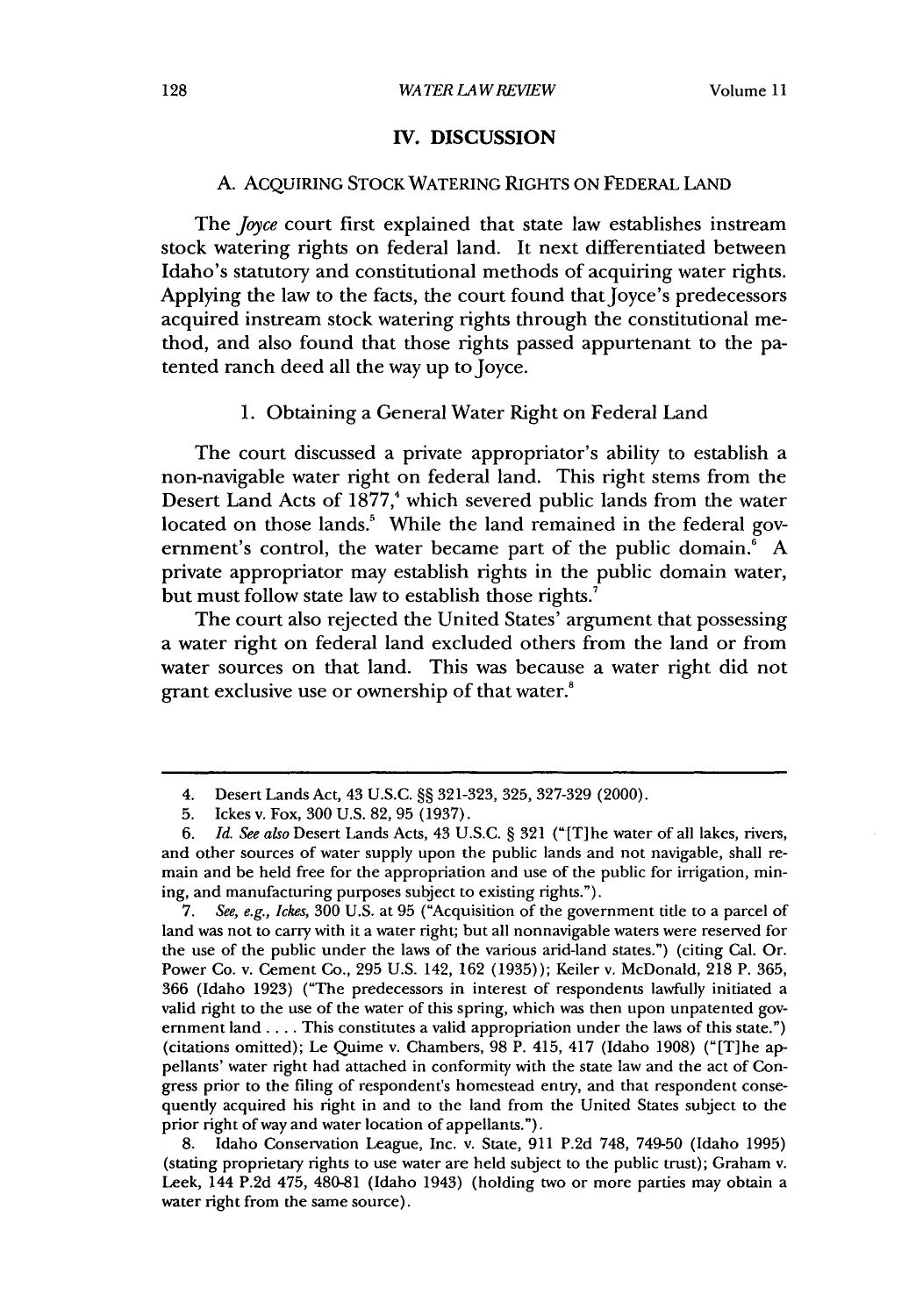#### **Issue I**

#### 2. Idaho's Constitutional Requirements for Instream Stock Watering Rights

After establishing that state law controls water rights on federal land, the Joyce court explained Idaho's requirements for an instream stock watering right. The court held that under Idaho's constitutional method of appropriation, an appropriator must only put water to a beneficial use to acquire an instream stock watering right. Neither intending to beneficially use nor diverting water is required. The court found that Joyce's predecessors did put water to a beneficial use and therefore obtained a valid instream stock watering right.

The Joyce court explained that until **1971** an appropriator could divert through either the constitutional or the statutory method.<sup>9</sup> This option disappeared in **1971** with the amendment of Idaho Code Annotated Sections 42-103 and 42-201."° Under the amended statutes, any new appropriator had to comply with the statute's license and permit requirements. However, Idaho continued to recognize older appropriations established through the constitutional method.<sup>11</sup> The court further explained the constitutional method was not limited to appropriations made after the existence of the state constitution.<sup>12</sup> This is because the constitution did not create a new set of requirements. Rather, it merely reflected "prevailing customs and rules"<sup>13</sup> such as the prior appropriation method. Therefore, an appropriator could have utilized the constitutional method prior to the constitution's enact $ment.<sup>14</sup>$ 

The court next clarified Idaho's constitutional requirements for instream stock watering rights. The analysis began with Article XV, Section **3** of the Idaho Constitution, the provision authorizing prior **ap**propriation."5 This provision acted only as a general grant of authority

*<sup>9.</sup> See* Freemont-Madison Irrigation Dist. **&** Mitigation Group v. Idaho Ground Water Appropriators, Inc., **926 P.2d 1301, 1303** (Idaho **1996)** ("Until **1971** Idaho recognized two methods of appropriating water of the state both of which were equally valid: the statutory method of appropriation and the constitutional method of appropriation.").

**<sup>10.</sup>** See **IDAHO CODE ANN. §§** 42-103, 42-201 **(2007).**

**<sup>11.</sup>** R.T. Nahas Co. v. Hulet, **752 P.2d 625, 628-29** (Idaho Ct. **App. 1988)** (stating that since **1971,** the permit method is the exclusive method to acquire water rights, but use of the constitutional method, prior to that time, is still valid).

<sup>12.</sup> Idaho ratified its constitution in **1889** and approved it in **1890.** *Joyce,* **156 P.3d** at **509.**

**<sup>13.</sup>** Sarret v. Hunter, **185** P. **1072, 1075** (Idaho **1919).**

<sup>14.</sup> Many Idaho cases upheld water priorities that predated the state constitution. *See, e.g.,* Hillcrest Irrigation Dist. v. Nampa **&** Meridian Irrigation Dist., **66 P.2d 115** (Idaho **1937);** Branstetter v. Williams, **57** P. 433 (Idaho **1899);** Drake v. Earhart, **23** P. 541 (Idaho **1890).**

**<sup>15.</sup>** This section states that "[t]he right to divert and appropriate the unappropriated waters of any natural stream to beneficial uses, shall never be denied, except that the state may regulate and limit the use thereof for power purposes."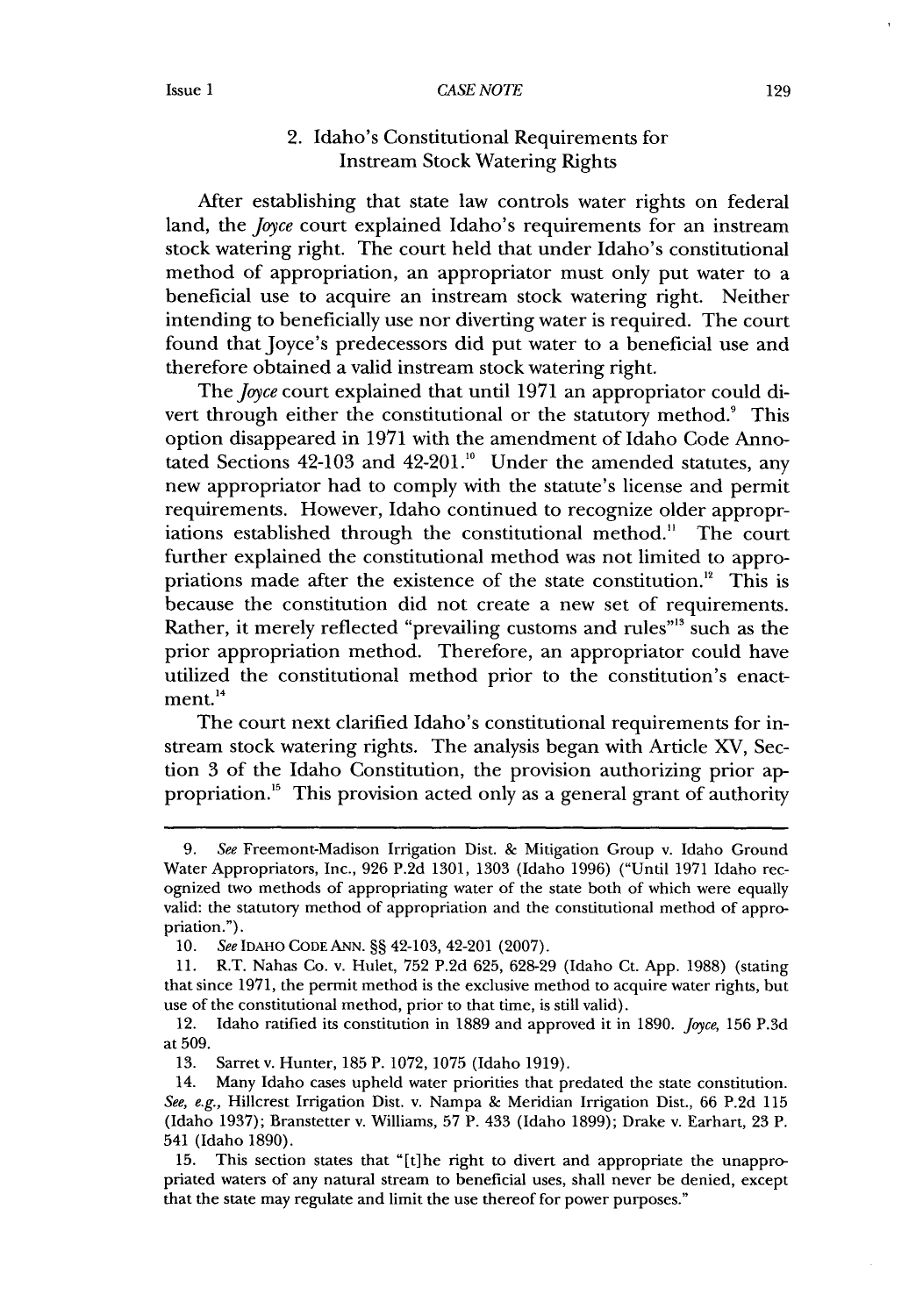and did not enumerate any specific procedures for appropriation,<sup>16</sup> but Idaho common law shaped the specific elements. Idaho courts held that the constitutional method required only two elements for a general water right: a diversion and an application of water to beneficial use." Even more relevant, the state courts held that the constitutional method required only one element for instream stock watering rights: the application of water to a beneficial use."6 Fortunately for cattle grazers, Idaho recognized stock watering as one such beneficial use.<sup>19</sup> Idaho's single element requirement meant that Joyce's predecessors only had to water "their livestock in the springs, creeks, and rivers on the range they used for forage"<sup>20</sup> to establish an instream stock watering right. The court found the predecessors did undertake these actions and therefore obtained instream stock watering rights on federal land.

To strengthen its position that instream stock watering required only one element, the court scrutinized and dismissed the district court's reasoning behind an additional intent element. The court stated that the lower court was not clear about what kind of intent element it required, stated that the lower court misread a previous Idaho Supreme Court case, and offered policy reasons for not requiring an intent element.

The court first pointed out the lack of clarity in the lower court's intent requirement. The intent could have been an intent to obtain a recognized water right, or it could have been an intent to apply water to a beneficial use.<sup>21</sup> However, the court held the distinction to be immaterial because Idaho's constitutional method did not require any type of intent.

The lower court's finding of an intent element developed from misreading a previous Idaho Supreme Court case, *Hidden Springs Trout Ranch, Inc. v. Hagerman Water Users, Inc.2 "* In *Hidden Springs,* the state supreme court quoted American Jurisprudence Second, saying generally a valid appropriation required a "bona fide intent to apply it to some beneficial use."<sup>23</sup> However, the *Hidden Springs* court also quoted the more specific Idaho source *Sarret v. Hunter,* which held "[t]he test of a valid appropriation of water is its diversion from the natural source

<sup>16.</sup> State v. United States, 996 P.2d 806, 811 (Idaho 2000).

<sup>17.</sup> *Id.;* Fremont-Madison Irrigation Dist. & Mitigation Group, 926 P.2d at 1303; Cantlin v. Carter, 397 P.2d 761, 765 (Idaho 1964); Morgan v. Udy, 79 P.2d 295, 299 (Idaho 1938); Furey v.Taylor, 127 P. 676, 678 (Idaho 1912).

<sup>18.</sup> *State,* 996 P.2d at 811.

<sup>19.</sup> Stevensen v. Steele, 453 P.2d 819, 826 (Idaho 1969).

<sup>20.</sup> Joyce, 156 P.3d at 509.

<sup>21.</sup> *Id.* at510.

<sup>22.</sup> Hidden Springs Trout Ranch, Inc. v. Hagerman Water Users, Inc., 619 P.2d 1130 (Idaho 1980).

<sup>23.</sup> *Id.* at 1132-33 (quoting AM.JUR. 2D *Waters§* 321 (1975)).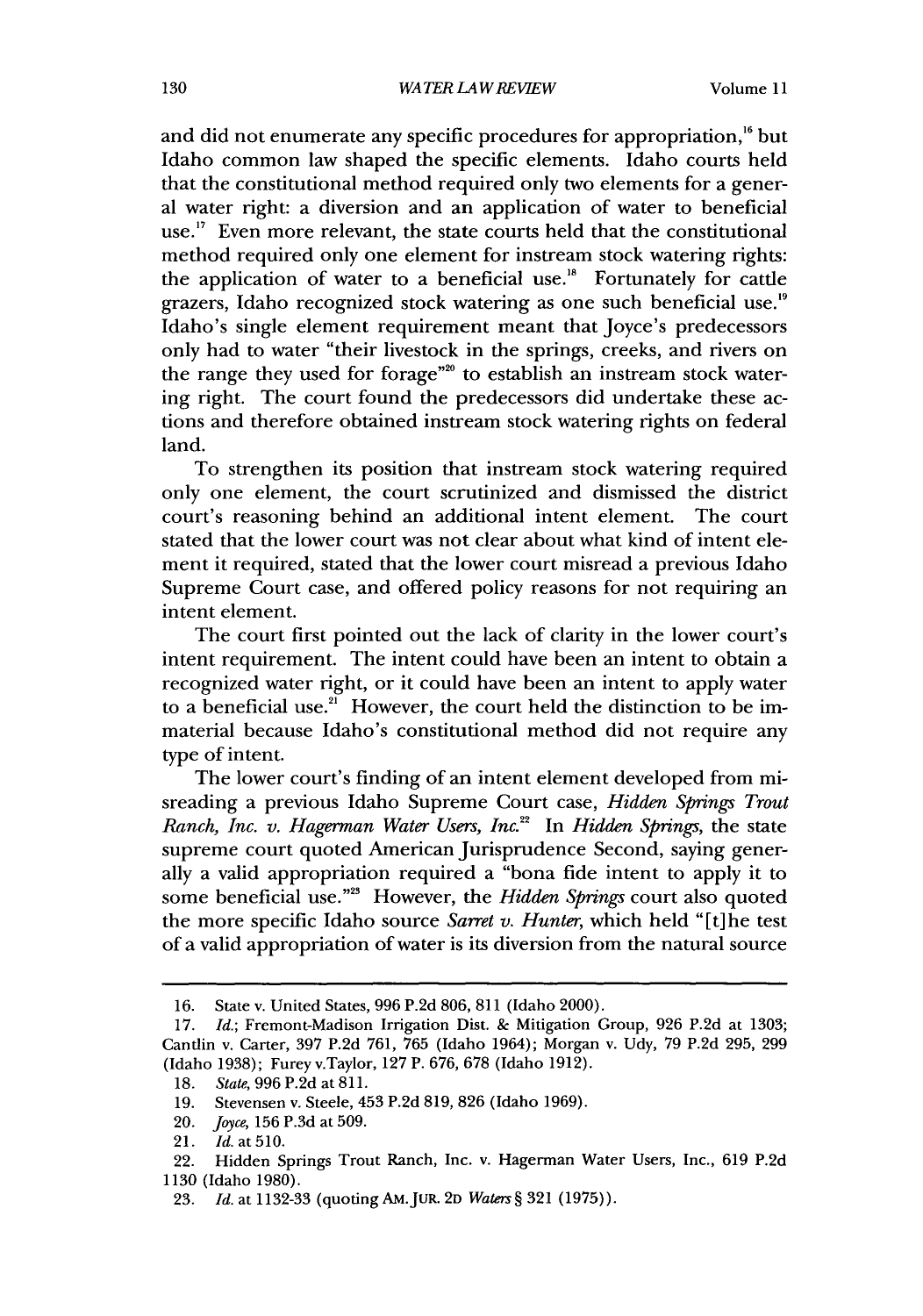and its application to a beneficial use."<sup>24</sup> The American Jurisprudence reference merely stated the general approach to appropriation while the Sarret reference clarified Idaho's differing standard. The lower court erroneously interpreted the American Jurisprudence reference as establishing an additional intent element.

The court added that an intent element did serve a purpose in some Idaho appropriations, just not in the constitutional method. Unlike the constitutional method, the statutory or permit method of appropriation required an intent to apply water to a beneficial use.<sup>25</sup> More specifically, the applicant had to first apply to the state engineer for a permit.<sup>26</sup> The state engineer would then consider, among other things, whether the applicant "contemplate [d] the application of water to a beneficial use."<sup>27</sup> After the applicant received a permit, he then had to "timely complete the diversion and apply the water to a beneficial use."<sup>28</sup> The applicant would then go back to the state engineer to prove the beneficial use intended by the diversion. After meeting this burden, the state engineer would issue a license, with the priority date relating back to the permit issue date. $^{\infty}$  The court described the statutory method of appropriation only to distinguish it from the constitutional method. Because Joyce's predecessors appropriated through the constitutional method, none of the statutory requirements applied and they only needed to have applied water to a beneficial use.

After pointing out the differences between the constitutional and statutory methods of appropriation, the court discussed some policy reasons against an intent element. It held that no separate intent element should be required because "[y]ou could certainly infer that a person who diverts water and applies it to a beneficial purpose intended to do so  $\dots$  [T] he intent is shown by the person's action."<sup>30</sup> However, this statement may open the door for argument. The court offers no support for its claim and makes a big assumption that a rancher always intends to apply water to a beneficial use.

In fact, the United States made a similar argument, pointing out that without a mental element, "a livestock grazer could appropriate water without actually being aware of the fact."<sup>31</sup> This argument suggests ranchers could obtain a windfall benefit when their cattle stumble upon an unknown water source. The court dismissed the argument,

<sup>24.</sup> Sarretv. Hunter, 185 P. 1072, 1074 (Idaho 1919).

<sup>25.</sup> *Id.* at 1074 ("[Wlhen one makes application for a permit to divert and appropriate water, the query is... upon what lands he intends to apply it, and to what use does he expect to put it when so applied.").

<sup>26.</sup> Joyce, 156 P.3d at 511.

<sup>27.</sup> *Id.* (quoting REv. **CODES** OF IDAHO § 3254 (1908)).

<sup>28.</sup> *Id.*

<sup>29.</sup> *Id.*

<sup>30.</sup> *Id.*

<sup>31.</sup> *Id.* at 512.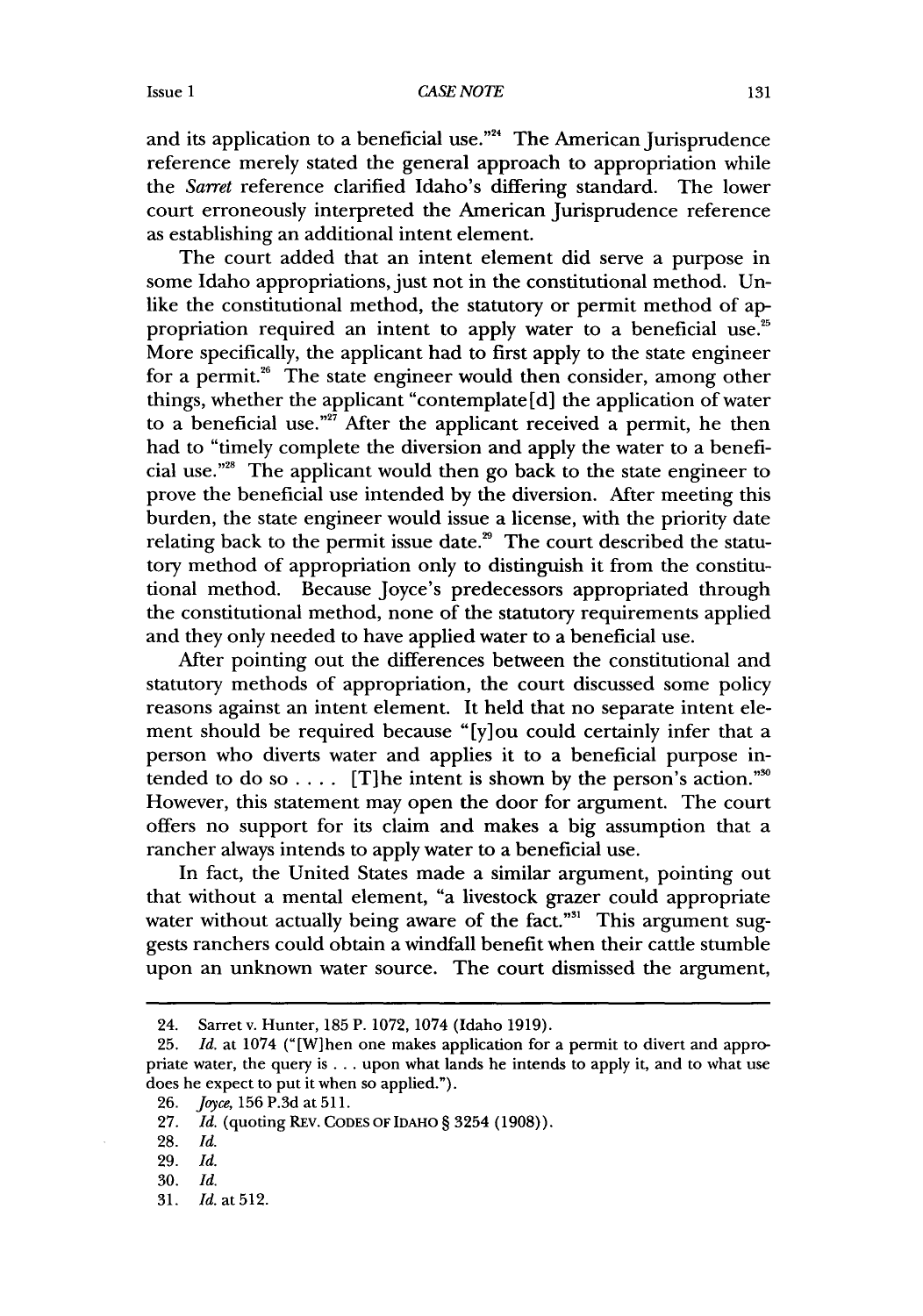stating an intent element would require the following: 1) evidence showing the rancher knew of water sources and that his cattle would be using those sources; and 2) evidence showing the rancher knew he could obtain instream stock watering right from those sources.<sup>32</sup> The court explained that common sense dictated that the first element would always be true. This is because "[i]t is inconceivable that a rancher would either homestead or purchase land and invest hundreds of head of livestock without having made any investigation as to whether there was sufficient water available for the livestock to survive."<sup>33</sup> To the second element, the court explained that Idaho never required water appropriators to be "lawyers or seers."<sup>34</sup> Because the constitutional method of appropriation followed local custom, a rancher could have conceivably appropriated water prior to the existence of any water laws.

3. The Predecessors' Instream Stock Watering Rights on Federal Land Passed Appurtenant to Patented Ranch Deeds

The court explained the predecessors' instream stock watering rights on non-connected federal land were appurtenant to the patented ranch properties, and the rights passed with the properties even though they may not have been mentioned in the deed. The court added that the rights would not automatically pass with the property if the parties expressly reserved them or clearly intended to not include them in the conveyance. This was a significant issue in the case, as it was a matter of first impression for Idaho. Because Idaho lacked previous decisions on this particular matter, the court looked to easement law for guidance.

The court began by dismissing the United States' contention that "[a]n instream stock watering right appropriated on a public grazing allotment" required a physical connection to base property. $\frac{1}{20}$  The court explained that appurtenance has never hinged upon a physical relationship. *Nelson v. Johnson*<sup>86</sup> concerned an easement around a spring. Both the easement and spring were located on a piece of land not physically connected to the rancher's homeland. Nonetheless, the *Neslon* court found the easement to be appurtenant to the homeland. It supported its decision by stating the easement was "a beneficial and useful adjunct of the cattle ranch, and it would be of little use apart from the operations of the ranch. Moreover, in case of doubt, the

<sup>32.</sup> *Id.*

<sup>33.</sup> *Id.*

<sup>34.</sup> *Id.*

<sup>35.</sup> *Id. at* 513.

<sup>36.</sup> Nelson v.Johnson, 679 P.2d 662 (Idaho 1984).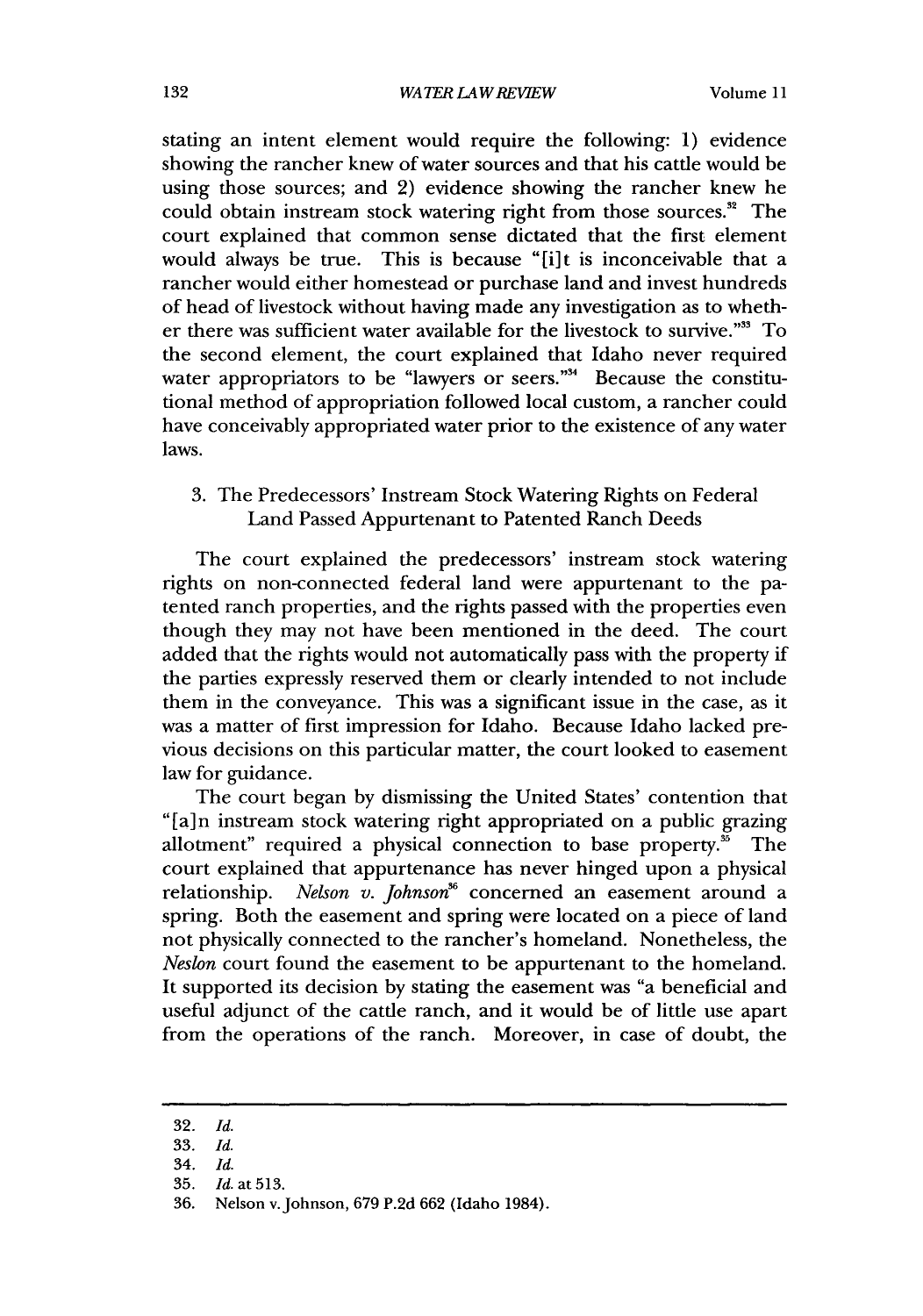weight of authority holds that the easement should be presumed appurtenant."<sup>57</sup>

Citing *Bothwell v. Keefer*,<sup>38</sup> the court next held that an appurtenant water right passed with land, despite not being mentioned in the deed.<sup>39</sup> The *Bothwell* court decided the water issue after consulting easement law. The Idaho Supreme Court supported the analogy to easements because "water rights and easements were sufficiently similar to have the relevant law applicable to appurtenant easements apply to appurtenant water rights."'

*Joyce* adopted two rules from *Bothwell*. First, it decided that water rights passed appurtenant despite not being mentioned in the deed. Second, it decided that water law may look to easement law for guidance. Based on the second rule the court held that, similar to the easements in *Nelson,* Joyce predecessor's stock watering rights on separate land were "beneficial and useful adjuncts to their cattle ranches and would be of little use apart from the operations of their ranches."4' The court combined the rulings from *Bothwell* and *Nelson,* establishing that stock watering rights on federal land without any physical relationship to the ranch property will pass as appurtenances despite not being mentioned in the deed.

The court further clarified the attributes of an instream stock watering right, rejecting the district court's holding that an appurtenant water right passed with property only if that were the grantor's intent. Conversely, the court held "[u]nless they are expressly reserved in the deed or it is clearly shown that the parties intended that the grantor would reserve them, appurtenant water rights pass with the land even though they are not mentioned in the deed and the deed does not mention 'appurtenances.'"<sup>2</sup> Because nothing in the record suggested Joyce's predecessors intended to reserve water rights, the predecessors conveyed ranch land along with the appurtenant water rights.

Although the United States' argued the statute of frauds required water rights to be expressly mentioned in the deed, the court quickly rejected this claim too. The court explained that a separate writing or express mention of the appurtenant water rights would be required only if the parties attempted to convey water rights separate from the land. Because Joyce's predecessors conveyed the land and water rights together, the statute of frauds had no effect on the conveyance.

<sup>37.</sup> *Id.* at 664-65.

<sup>38.</sup> Bothwell v. Keefer, 27 P.2d 65, 66-67 (Idaho 1933).

<sup>39.</sup> *Joyce,* 156 P.3d at 514. The *Bothwell* court addressed an appurtenant water right in general and not an appurtenant water right on un-connected federal land.

<sup>40.</sup> *Id.*

<sup>41.</sup> *Id.*

<sup>42.</sup> *Id.* at 515 (citing Silverstein v. Carlson, 797 P.2d 856 (Idaho 1990); *Bothwel4* 27 P.2d 65).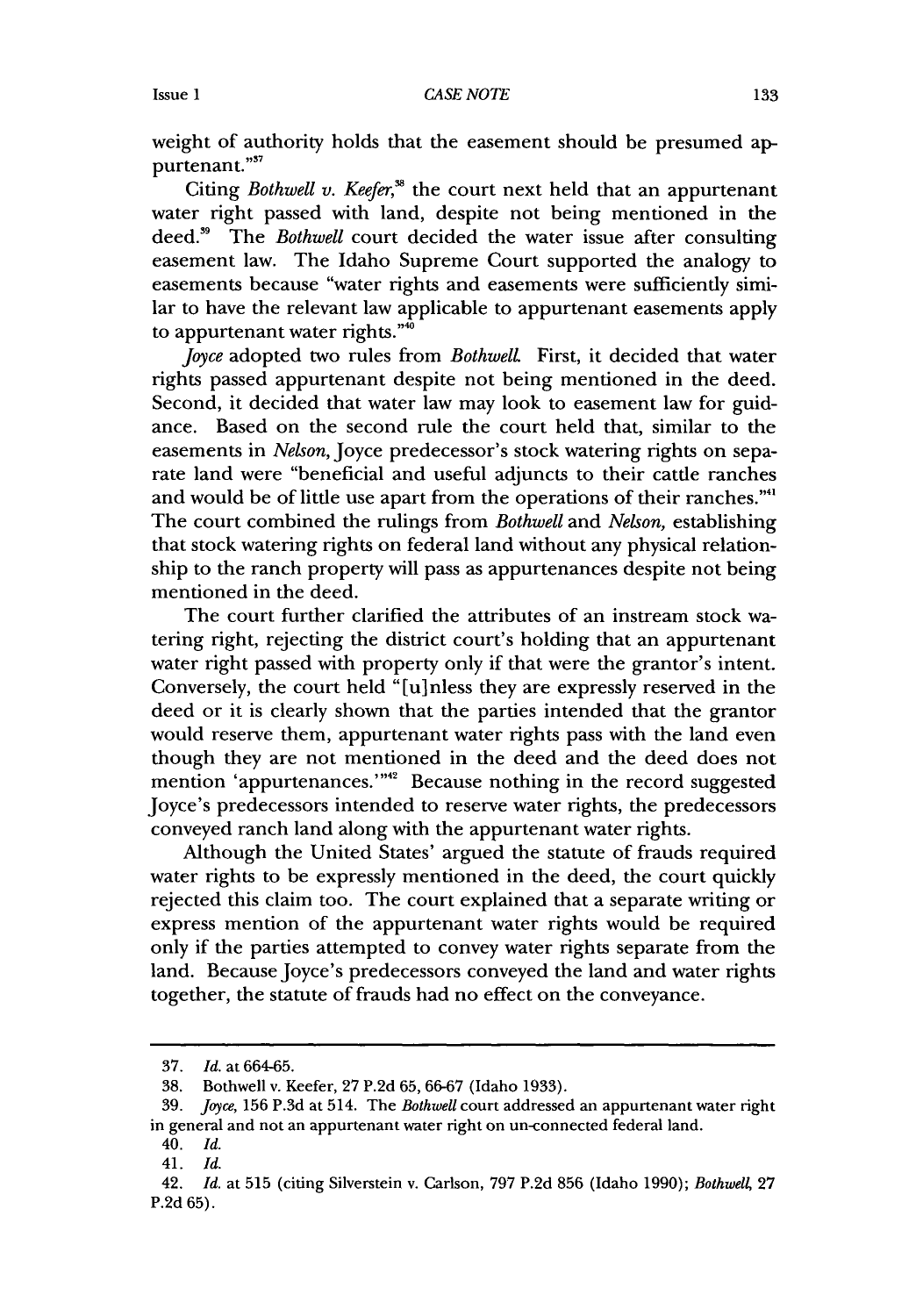#### *WATER LAW REVIEW*

## B. FACTORS THAT AFFECT PRIORITY DATES OF STOCK WATERING RIGHTS ON FEDERAL LAND

The district court in *LU* and *Joyce* determined priority dates based on when the predecessors applied for Taylor Grazing Act land. However, this court found the district court erred in two main areas. One error concerned the effect of not listing water rights on the application, and the other concerned the effect of Class I grazing rights.

## 1. Taylor Grazing Act Applicants are not Required to List Water Rights on the Application

The court first clarified that applicants did not need to identify any water rights on the application. This is because the federal government granted grazing permits, not water rights. State law, not federal, determined water rights.

The district court also incorrectly interpreted the question on the application that asked, "Do you own or control any source of water supply needed or used for livestock purposes? Describe it?" Unlike the district court's characterization, this question did not ask about water rights on federal land. Instead, it asked about water the applicants owned or controlled for livestock purposes. It could not have been about water rights because such rights do not confer any ownership of or control over that water." Further, because the question was not about water rights, the failure to list any such rights could not constitute abandonment. Abandonment requires "both the intent to abandon and the actual surrender or relinquishment of the water rights."" Nothing on the application, including the questions about ownership and control, suggested that failure to list water rights could be an intent to abandon."

### 2. Class I Grazing Rights Affect Priority Dates

The court also faulted the district court for not considering a predecessor's Class I grazing fights. The government issued Class I permits only to stock owners who owned base property *"and* who had grazed the public range during the five years just prior to the Taylor Act's enactment."<sup>46</sup> Because one of Joyce's predecessors possessed a Class I permit, the district court should have recognized at least one priority date that predated the Act by at least five years.

<sup>43.</sup> Hutchison v. Watson Slough Ditch Co., 101 P. 1059, 1063 (Idaho 1909) (stating that a right to divert is not a right to exclusively own).

*<sup>44.</sup>* Joyce, 156 P.3d at 516 (citing Sears v. Berryman, 623 P.2d 455 (Idaho 1981)).

<sup>45.</sup> *Id.*

<sup>46.</sup> Public Lands Council v. Babbitt, 529 U.S. 728, 734 (2000).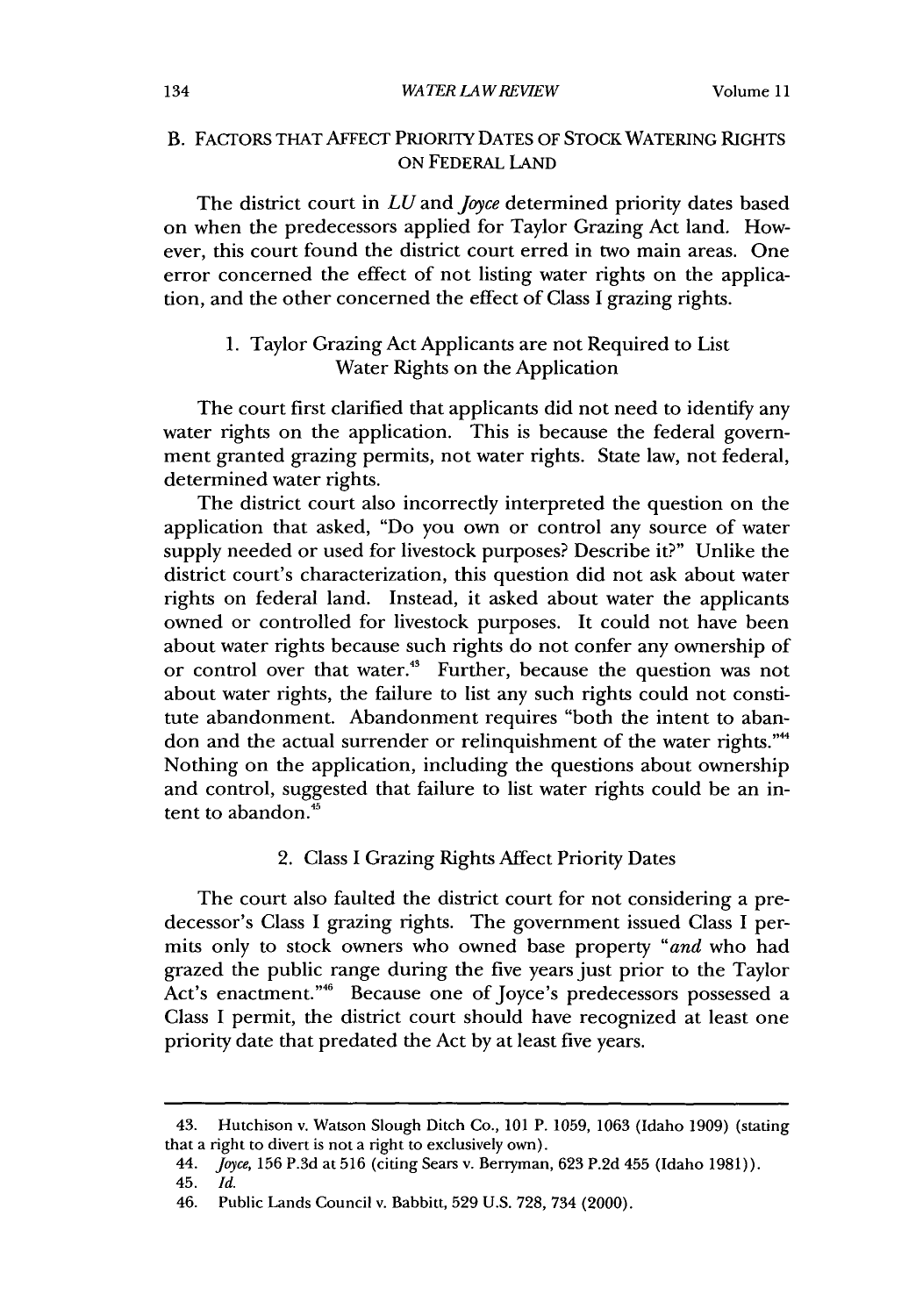The court agreed with the district court's decision to determine priority dates by looking at the predecessors separately. However, the court disagreed with the lower court's method of reviewing those facts. It vacated the lower court's determination of priority dates, and remanded for redetermination consistent with its opinion.

### **C.** THE UNITED STATES' CLAIM OF INSTREAM STOCK WATERING RIGHTS **ON** FEDERAL **LAND**

The United States advanced a few theories of why the lower court erred **by** rejecting its claim of water rights. The court rejected all of the arguments and agreed with the lower court's decision.

The United States claimed instream stock watering rights "based upon its ownership and control of the public lands coupled with the Bureau of Land Management's comprehensive management of public lands under the Taylor Grazing Act."<sup>47</sup> The court recognized that the United States permitted ranchers, through implied license or express permission, to graze livestock on public lands. However, this permission was not sufficient to establish water rights. The United States could have established water rights in this scenario only if the ranchers were acting as agents of the federal government.<sup>48</sup> Because none of the ranchers were agents of the United States, the federal government had no claim to their water rights.

The court also rejected the United States' argument that it **ac**quired water rights under Idaho Code Annotated section 42-501, which stated that the BLM "may appropriate for the purpose of watering livestock any water not otherwise appropriated, on the public domain." Although this statute was specific to the permit method, the United States claimed it should apply to the constitutional method as well. The court reiterated that the constitutional and permit methods were separate systems of appropriation, and the constitutional method for instream stock watering required that the appropriator actually water stock.

In addition to asserting the two claims above, the United States also asserted that Idaho water law conflicted with the Act. The federal government did not mention any specific conflicting provisions, but stated Idaho water law violated the purposes of the Act. The government claimed that permitting private water rights on federal land would monopolize the federal land and prevent others from grazing in the same area. The court responded by pointing out the government's misunderstanding of water law. The court clarified that a water right

<sup>47.</sup> Joyce, 156 P.3d at **518.**

<sup>48.</sup> *Id.* at 519 ("If the water right was initiated by the lessee, the right is the lessee's property, unless the lessee was acting as the agent of the owner." (citing First Sec. Bank of Blackfoot v. State, 291 P. 1064 (Idaho 1930))).